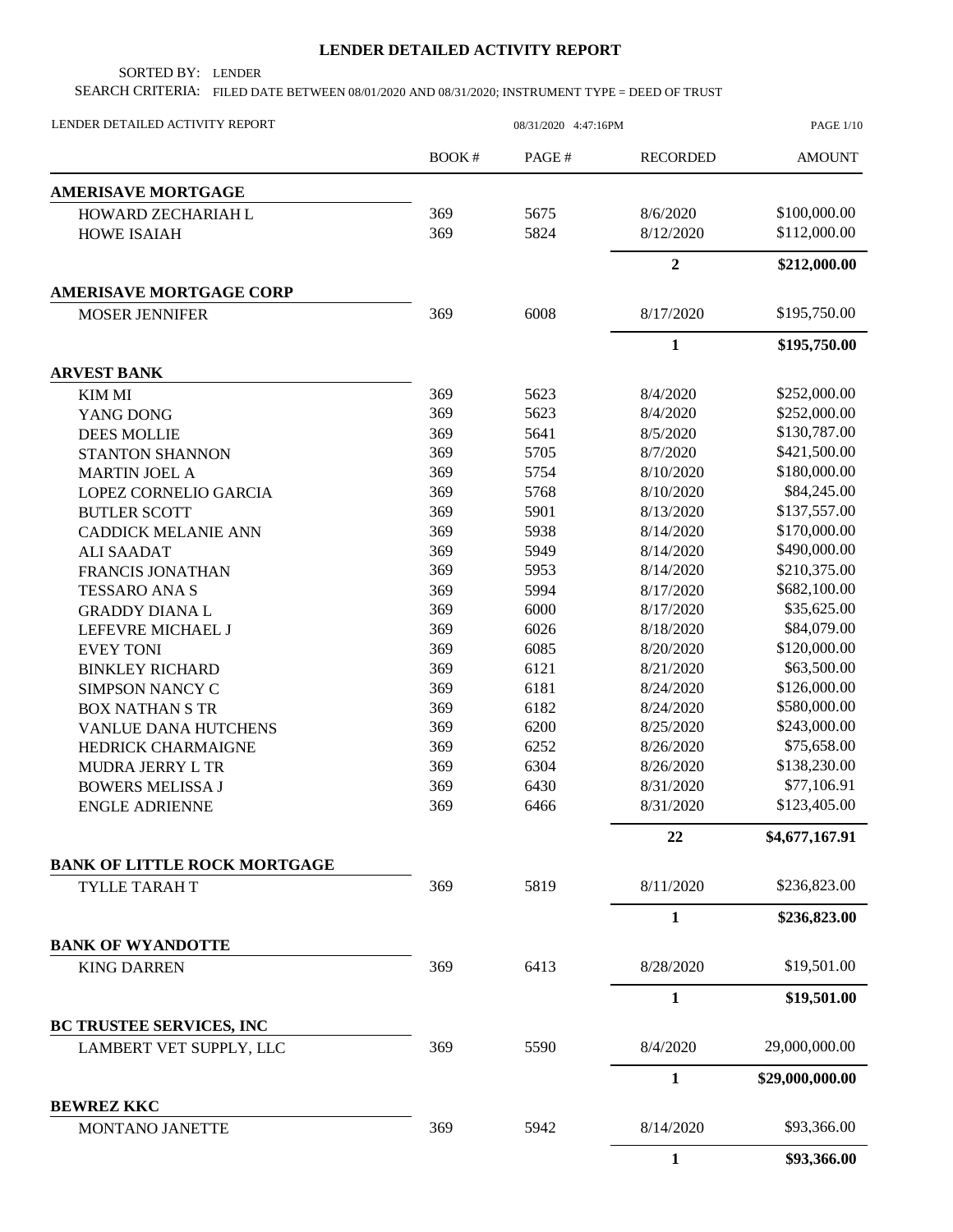| LENDER DETAILED ACTIVITY REPORT          | 08/31/2020 4:47:16PM |       |                 | <b>PAGE 2/10</b> |
|------------------------------------------|----------------------|-------|-----------------|------------------|
|                                          | <b>BOOK#</b>         | PAGE# | <b>RECORDED</b> | <b>AMOUNT</b>    |
| <b>BNC NATIONAL BANK</b>                 |                      |       |                 |                  |
| <b>TUCKER DONNA</b>                      | 369                  | 5960  | 8/17/2020       | \$86,000.00      |
|                                          |                      |       | 1               | \$86,000.00      |
| <b>BROWN KAREN J</b>                     |                      |       |                 |                  |
| <b>CROWN CASTLE TOWERS 09 LLC</b>        | 369                  | 5967  | 8/17/2020       | \$230,400.00     |
|                                          |                      |       | $\mathbf{1}$    | \$230,400.00     |
| <b>BROWN ROBERT G</b>                    |                      |       |                 |                  |
| <b>CROWN CASTLE TOWERS 09 LLC</b>        | 369                  | 5967  | 8/17/2020       | \$230,400.00     |
|                                          |                      |       | $\mathbf{1}$    | \$230,400.00     |
| <b>CALIBER HOME LOANS</b>                |                      |       |                 |                  |
| <b>GRANGER BEVERLY SUE</b>               | 369                  | 6110  | 8/21/2020       | \$136,000.00     |
|                                          |                      |       | $\mathbf{1}$    | \$136,000.00     |
| <b>CARDINAL FINANCIAL</b>                |                      |       |                 |                  |
| REBER JOSEPH FRANKLIN                    | 369                  | 6346  | 8/27/2020       | \$153,750.00     |
|                                          |                      |       | 1               | \$153,750.00     |
| <b>CARDINAL FINANCIAL COMPANY</b>        |                      |       |                 |                  |
| <b>BURKHART TANYA</b>                    | 369                  | 5648  | 8/5/2020        | \$427,900.00     |
|                                          |                      |       | $\mathbf{1}$    | \$427,900.00     |
| <b>CARRINGTON MORTGAGE SERVICES</b>      | 369                  | 5703  | 8/7/2020        | \$62,313.00      |
| <b>MCCORD AVERY</b><br>PAYERLI HEATHER N | 369                  | 6009  | 8/17/2020       | \$98,066.00      |
|                                          |                      |       | $\overline{2}$  | \$160,379.00     |
| <b>CENTRAL NATIONAL BANK</b>             |                      |       |                 |                  |
| HENDRY JIMMY W                           | 369                  | 6021  | 8/18/2020       | \$115,000.00     |
|                                          |                      |       | 1               | \$115,000.00     |
| <b>CITIZENS BANK</b>                     |                      |       |                 |                  |
| FENSKE KEVIN L                           | 369                  | 6443  | 8/31/2020       | \$160,550.00     |
|                                          |                      |       | $\mathbf{1}$    | \$160,550.00     |
| <b>COMMERCE BANK</b>                     |                      |       |                 |                  |
| <b>LESTER ANTHONY R</b>                  | 369                  | 6044  | 8/18/2020       | \$20,275.00      |
| ANDERSON JOHN C                          | 369                  | 6177  | 8/24/2020       | \$88,000.00      |
| <b>BORELLO SALLY A</b>                   | 369                  | 6338  | 8/27/2020       | \$135,400.00     |
|                                          |                      |       | 3               | \$243,675.00     |
| <b>COMMUNITY BANK &amp; TRUST</b>        |                      |       |                 |                  |
| <b>COOPER ELIZABETH E</b>                | 369                  | 5563  | 8/3/2020        | \$179,200.00     |
| <b>SEXTON RHONDA S</b>                   | 369                  | 5569  | 8/3/2020        | \$336,500.00     |
| HELSEL REBECCA MARIE                     | 369                  | 5979  | 8/17/2020       | \$130,000.00     |
| SHELLENBERGER TESSA D                    | 369                  | 6452  | 8/31/2020       | \$89,500.00      |
| EITEMILLER SARAH E                       | 369                  | 6464  | 8/31/2020       | \$195,200.00     |
|                                          |                      |       | 5               | \$930,400.00     |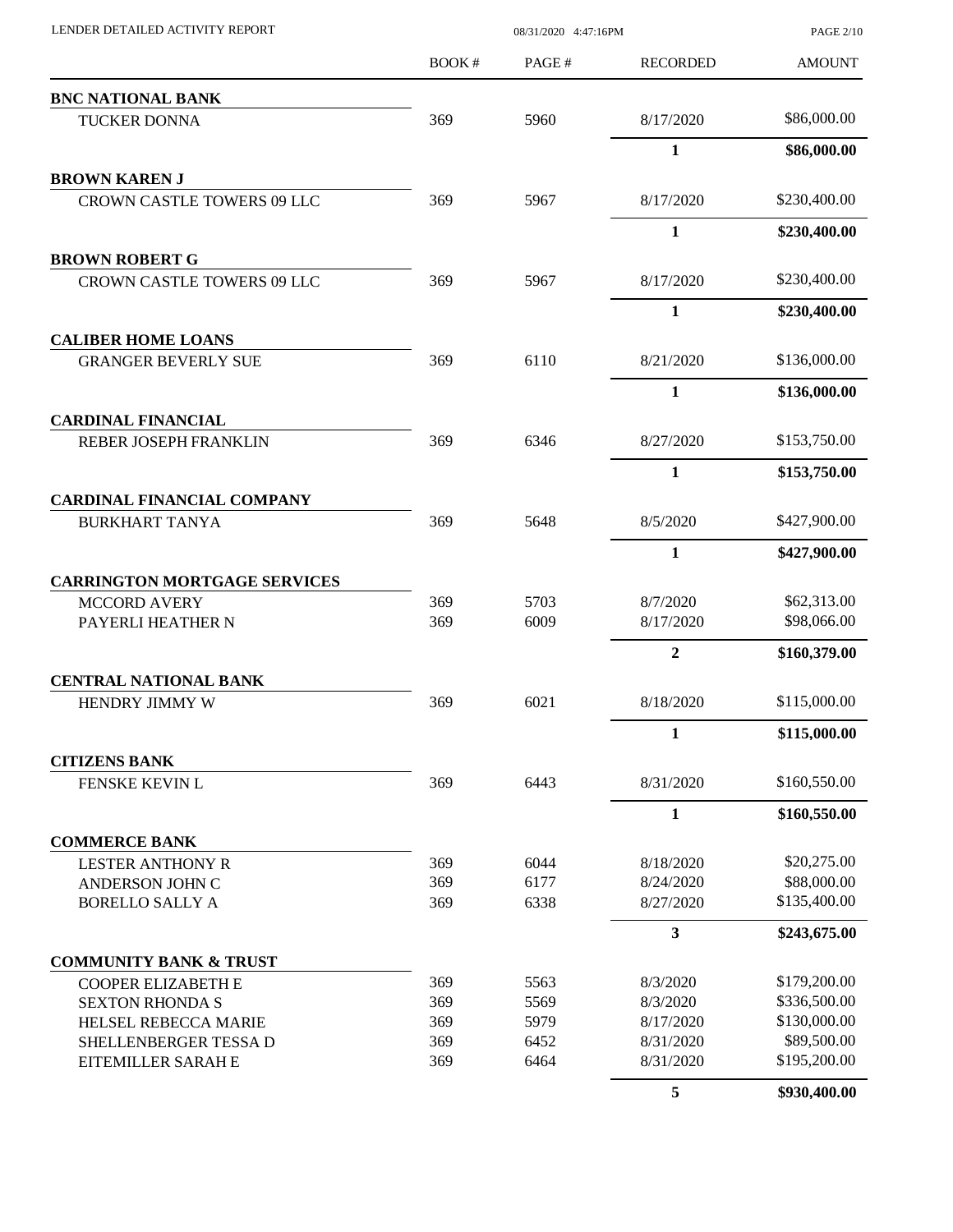PAGE 3/10

|                                                  | <b>BOOK#</b> | PAGE# | <b>RECORDED</b>         | <b>AMOUNT</b>  |
|--------------------------------------------------|--------------|-------|-------------------------|----------------|
| <b>COMMUNITY BANK AND TRUST</b>                  |              |       |                         |                |
| <b>CLEO VENTURES</b>                             | 369          | 5696  | 8/6/2020                | \$137,722.00   |
| <b>BOYD TIANAH I</b>                             | 369          | 5712  | 8/7/2020                | \$22,500.00    |
| HOUSE OF MERCY INC                               | 369          | 5761  | 8/10/2020               | \$292,000.00   |
| NEWMAN DUSTIN J                                  | 369          | 5815  | 8/11/2020               | \$280,328.00   |
| NADER VALERIE L                                  | 369          | 5892  | 8/13/2020               | \$54,800.00    |
| <b>WILSON SARAH ELIZABETH</b>                    | 369          | 6073  | 8/18/2020               | \$158,793.00   |
| <b>TESSMER KATHLEEN J</b>                        | 369          | 6074  | 8/18/2020               | \$125,000.00   |
| HIGDON LUCY M STELLA                             | 369          | 6381  | 8/28/2020               | \$195,000.00   |
|                                                  |              |       | 8                       | \$1,266,143.00 |
| <b>CORNERSTONE BANK</b>                          |              |       |                         |                |
| HERNANDEZ BRENDA                                 | 369          | 6124  | 8/21/2020               | \$126,000.00   |
|                                                  |              |       | $\mathbf{1}$            | \$126,000.00   |
| <b>COX EVELYN</b><br><b>MOUSER JUDITH</b>        | 369          | 6199  | 8/25/2020               | \$30,000.00    |
|                                                  |              |       |                         |                |
|                                                  |              |       | $\mathbf{1}$            | \$30,000.00    |
| DAS ACQUISITION COMPANY<br><b>WAGES DIANNA E</b> | 369          | 5601  | 8/4/2020                | \$206,959.00   |
|                                                  |              |       | $\mathbf{1}$            | \$206,959.00   |
| <b>DAS AQUISITION COMPANY</b>                    |              |       |                         |                |
| <b>FWAGES TIMMY A</b>                            | 369          | 5601  | 8/4/2020                | \$206,959.00   |
| <b>CHILDERS RACHELLE</b>                         | 369          | 5745  | 8/7/2020                | \$92,424.00    |
| <b>BOATMAN CAROL A</b>                           | 369          | 5796  | 8/11/2020               | \$100,505.00   |
|                                                  |              |       | $\overline{\mathbf{3}}$ | \$399,888.00   |
| DEERE EMPLOYEES CREDIT UNION                     |              |       |                         |                |
| <b>BENNETT CHRIS</b>                             | 369          | 6133  | 8/21/2020               | \$232,000.00   |
|                                                  |              |       | $\mathbf{1}$            | \$232,000.00   |
| <b>DISCOVER BANK</b>                             | 369          | 6203  | 8/25/2020               | \$80,000.00    |
| WAGNER JESSICA LEE                               |              |       |                         |                |
|                                                  |              |       | $\mathbf{1}$            | \$80,000.00    |
| <b>EWAT, LLC</b><br>L A NVESTMENTS, LLC          | 369          | 6175  | 8/24/2020               | \$202,103.00   |
|                                                  |              |       | $\mathbf{1}$            | \$202,103.00   |
| <b>FCS FINANCIAL</b>                             |              |       |                         |                |
| <b>BRATTIN ANGELA</b>                            | 369          | 6138  | 8/24/2020               | \$250,000.00   |
|                                                  |              |       | $\mathbf{1}$            | \$250,000.00   |
| <b>FCS FINANCIAL FLCA</b>                        |              |       |                         |                |
| PARRISH ROBERT GUSTIN                            | 369          | 5947  | 8/14/2020               | \$139,000.00   |
|                                                  |              |       | $\mathbf{1}$            | \$139,000.00   |
| FFIRST COMMUNITY BANK<br><b>SMITH KELSEY</b>     | 369          | 5619  | 8/4/2020                | \$224,600.00   |
|                                                  |              |       | $\mathbf{1}$            | \$224,600.00   |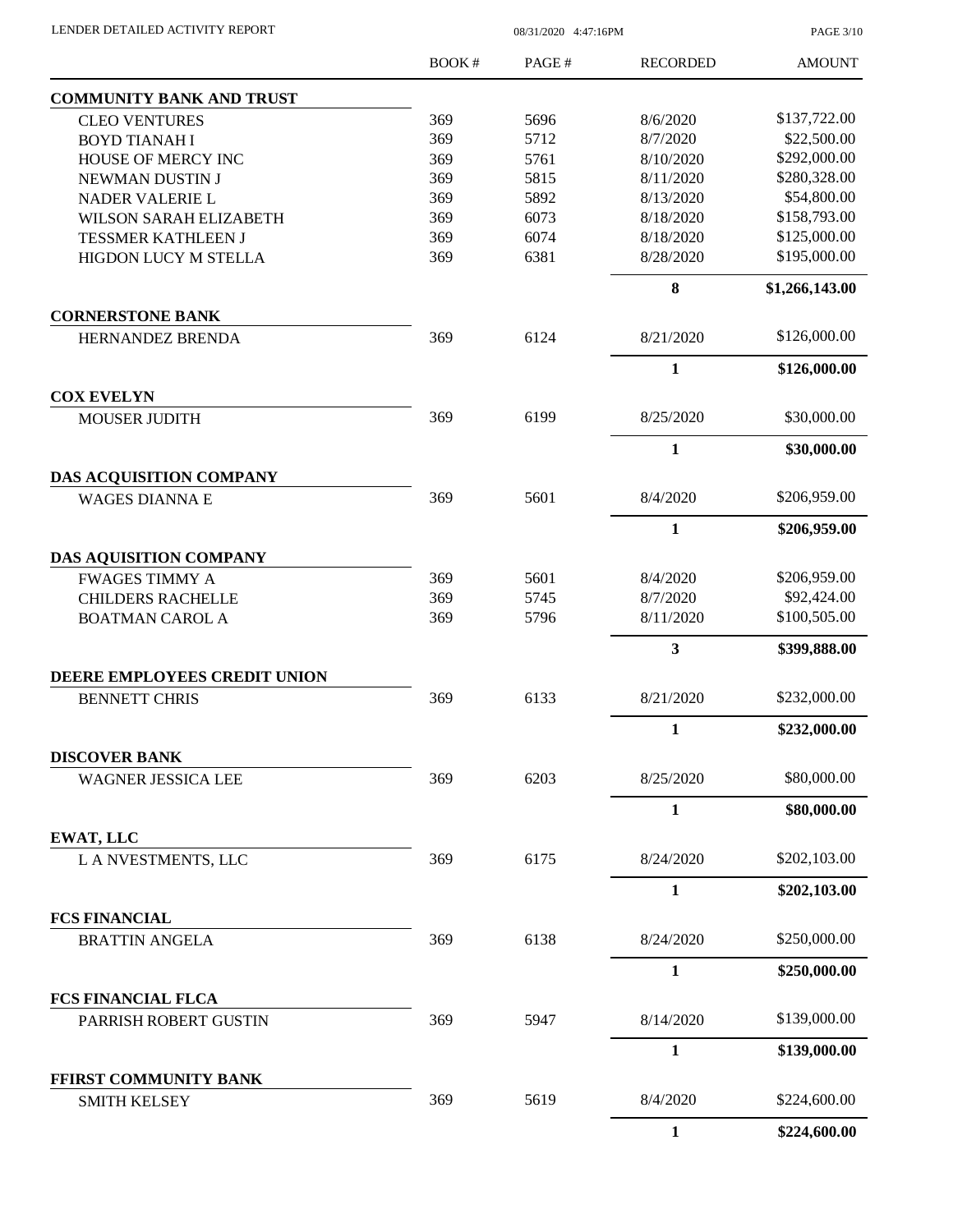| LENDER DETAILED ACTIVITY REPORT |  |
|---------------------------------|--|
|                                 |  |

08/31/2020 4:47:16PM

PAGE 4/10

|                                       | BOOK# | PAGE# | <b>RECORDED</b> | <b>AMOUNT</b>   |
|---------------------------------------|-------|-------|-----------------|-----------------|
| <b>FIFTH THIRD BANK</b>               |       |       |                 |                 |
| LAMBERT VET SUPPLY, LLC               | 369   | 5590  | 8/4/2020        | 29,000,000.00   |
| <b>LAMBERT VET SUPPLY LLC</b>         | 369   | 5590  | 8/4/2020        | \$29,000.00     |
|                                       |       |       | $\overline{2}$  | \$29,029,000.00 |
| FIRST COMMUNITY BANK                  |       |       |                 |                 |
| <b>BROCK TIM</b>                      | 369   | 5547  | 8/3/2020        | \$28,800.00     |
| <b>SMITH DAKOTAH</b>                  | 369   | 5619  | 8/4/2020        | \$224,600.00    |
| <b>OWENS SUE A</b>                    | 369   | 5639  | 8/5/2020        | \$75,000.00     |
| <b>SHARPE CALI M</b>                  | 369   | 5642  | 8/5/2020        | \$0.00          |
| <b>MAIN AMY H</b>                     | 369   | 5646  | 8/5/2020        | \$112,520.00    |
| <b>THOMAS AUBREY MORGAN</b>           | 369   | 5715  | 8/7/2020        | \$81,637.00     |
| WILLIAMS MYRA                         | 369   | 5801  | 8/11/2020       | \$67,450.00     |
| <b>GRABER RONADA L</b>                | 369   | 5803  | 8/11/2020       | \$147,283.00    |
| MASSEY MELISSA A                      | 369   | 5852  | 8/12/2020       | \$231,500.00    |
| PAYTON JAMI ELANE                     | 369   | 5876  | 8/13/2020       | \$286,000.00    |
| GIBBENS CONSTRUCTION AND PROPERTIES L | 369   | 5927  | 8/14/2020       | \$118,000.00    |
| ABUNDANT LIFE INVESTMENTS, LLC        | 369   | 5990  | 8/17/2020       | \$0.00          |
| PEREZ MIROSLAVA ELVIRA                | 369   | 6006  | 8/17/2020       | \$25,850.00     |
| <b>CHRISTENSEN MARA</b>               | 369   | 6031  | 8/18/2020       | \$30,000.00     |
| <b>VLASIN DIANNE R</b>                | 369   | 6122  | 8/21/2020       | \$105,000.00    |
| PATTERSON BRENT                       | 369   | 6196  | 8/25/2020       | \$95,400.00     |
| <b>CUMMINS TAMMY R</b>                | 369   | 6242  | 8/26/2020       | \$181,500.00    |
| RICHMOND KARMEN M                     | 369   | 6245  | 8/26/2020       | \$96,150.45     |
| <b>BRINSFIELD ELENNA</b>              | 369   | 6309  | 8/26/2020       | \$55,000.00     |
| <b>SANDERS HEATHER N</b>              | 369   | 6440  | 8/31/2020       | \$181,500.00    |
| <b>ENLOW THOMAS</b>                   | 369   | 6441  | 8/31/2020       | \$77,059.00     |
|                                       |       |       | 21              | \$2,220,249.45  |
| <b>FIRST FINANCIAL BANK</b>           |       |       |                 |                 |
| RINGLAWT PAR HLEISUNG                 | 369   | 5930  | 8/14/2020       | \$1,351,000.00  |
| <b>CHUM PHUN</b>                      | 369   | 5931  | 8/14/2020       | \$178,000.00    |
| <b>BUI FARM LLC</b>                   | 369   | 6395  | 8/28/2020       | \$1,578,000.00  |
| <b>BUI FARM LLC</b>                   | 369   | 6396  | 8/28/2020       | \$184,000.00    |
|                                       |       |       | 4               | \$3,291,000.00  |
| FIRST GUARANTY MORTGAGE               |       |       |                 |                 |
| <b>REAVES ANGELA G</b>                | 369   | 6313  | 8/26/2020       | \$244,500.00    |
|                                       |       |       | $\mathbf{1}$    | \$244,500.00    |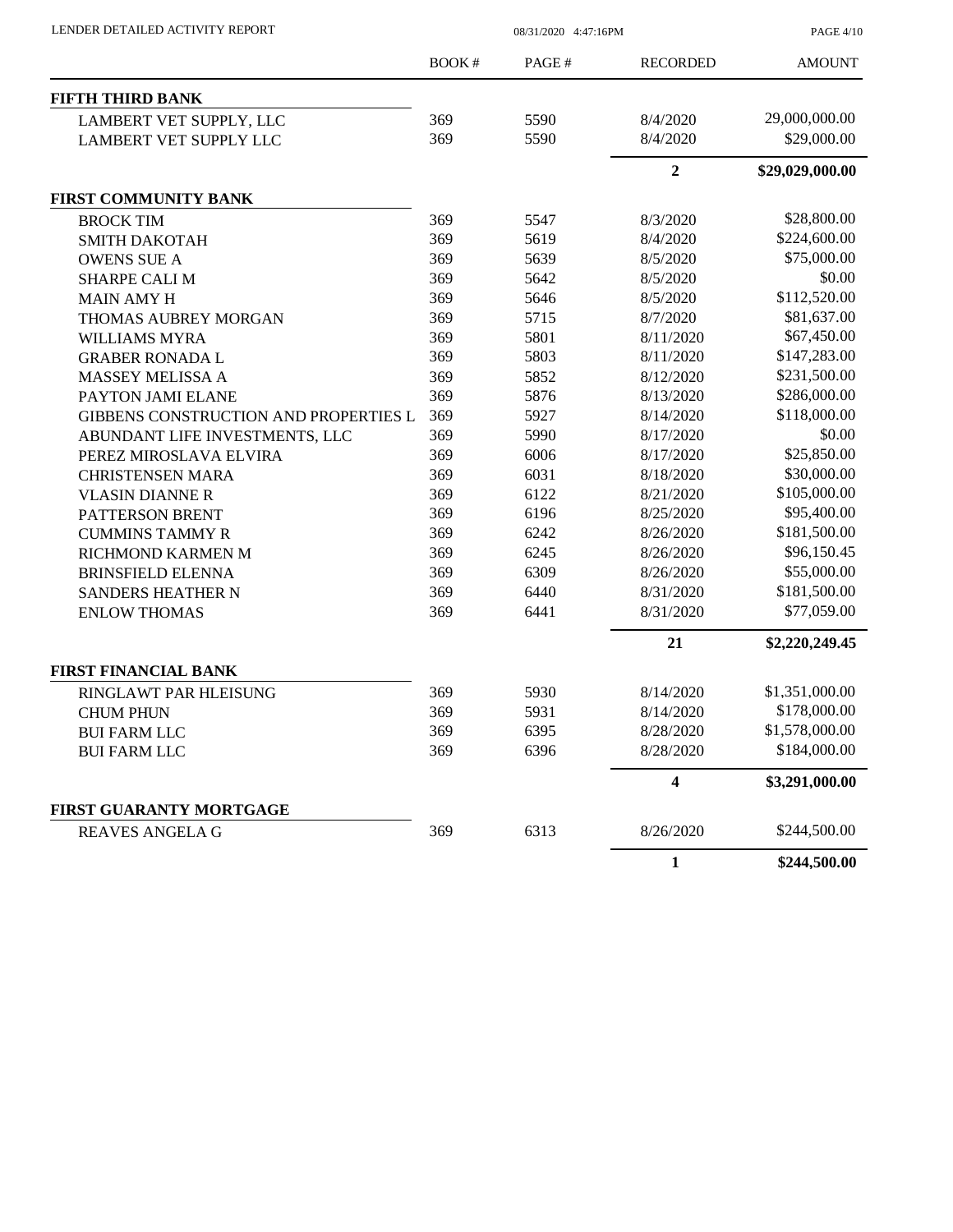PAGE 5/10

|                                          | <b>BOOK#</b> | PAGE# | <b>RECORDED</b>  | <b>AMOUNT</b>  |
|------------------------------------------|--------------|-------|------------------|----------------|
| <b>FLAT BRANCH MORTGAGE</b>              |              |       |                  |                |
| MOORE REBECCA E                          | 369          | 5560  | 8/3/2020         | \$238,450.00   |
| <b>BOLTON BETHNEY</b>                    | 369          | 5561  | 8/3/2020         | \$131,000.00   |
| <b>ANDERSON MATTHEW</b>                  | 369          | 5573  | 8/3/2020         | \$132,063.00   |
| <b>JOHNSTON KATIE</b>                    | 369          | 5575  | 8/3/2020         | \$128,000.00   |
| <b>COFFEE TYLER</b>                      | 369          | 5588  | 8/4/2020         | \$99,750.00    |
| <b>SCHNEICKERT DEREK A</b>               | 369          | 5604  | 8/4/2020         | \$148,632.00   |
| LEE THOMAS E                             | 369          | 5616  | 8/4/2020         | \$156,360.00   |
| <b>FLEETON TIFFANY</b>                   | 369          | 5618  | 8/4/2020         | \$171,386.00   |
| <b>COFFEE TYLER</b>                      | 369          | 5588  | 8/4/2020         | \$99,750.00    |
| SCHNEICKERT DEREK A                      | 369          | 5604  | 8/4/2020         | \$148,632.00   |
| LEE THOMAS E II                          | 369          | 5616  | 8/4/2020         | \$156,360.00   |
| FLEETON TERENCE D                        | 369          | 5618  | 8/4/2020         | \$171,386.00   |
| <b>BRINES CHRISTINE</b>                  | 369          | 5635  | 8/5/2020         | \$106,000.00   |
| <b>STEENO ALEXANDER J</b>                | 369          | 5672  | 8/6/2020         | \$316,705.00   |
| PATRICK JOSH                             | 369          | 5674  | 8/6/2020         | \$289,656.00   |
| RAWLINS LAKEN LASHELL                    | 369          | 5719  | 8/7/2020         | \$68,400.00    |
| <b>WIRTH AUDREY</b>                      | 369          | 5737  | 8/7/2020         | \$131,005.00   |
| <b>BROWN TIMOTHY J</b>                   | 369          | 5794  | 8/11/2020        | \$149,737.00   |
| THOMAS TERESA A                          | 369          | 5798  | 8/11/2020        | \$114,100.00   |
| PATRICK KELSEY R                         | 369          | 5851  | 8/12/2020        | \$97,954.00    |
| <b>SALLEE REBECCA A</b>                  | 369          | 5857  | 8/12/2020        | \$274,829.00   |
| <b>EAST ALEXIS</b>                       | 369          | 5937  | 8/14/2020        | \$82,828.00    |
| NORMAN WILLIAM L                         | 369          | 5977  | 8/17/2020        | \$182,000.00   |
| <b>HICKMAN CORY</b>                      | 369          | 5988  | 8/17/2020        | \$96,464.00    |
| <b>HAUENSTEIN IRA</b>                    | 369          | 6016  | 8/17/2020        | \$101,010.00   |
| RYAN CAROLYN A                           | 369          | 6018  | 8/18/2020        | \$204,642.00   |
| <b>BOESL KIMBERLY</b>                    | 369          | 6020  | 8/18/2020        | \$283,575.00   |
| <b>SHROYER GARY</b>                      | 369          | 6043  | 8/18/2020        | \$128,000.00   |
| WEBER BEVERLY L                          | 369          | 6064  | 8/18/2020        | \$74,575.00    |
|                                          | 369          | 6076  | 8/18/2020        | \$171,212.00   |
| <b>COBB DELLA</b>                        | 369          | 6086  | 8/20/2020        | \$220,000.00   |
| MOREHEAD DARIN J                         | 369          | 6117  | 8/21/2020        | \$190,320.00   |
| <b>BRYAN RACHEL L</b>                    |              |       |                  | \$108,775.00   |
| <b>KASSNER LISA</b>                      | 369          | 6159  | 8/24/2020        | \$125,000.00   |
| <b>CHESTNUT NANCY J</b>                  | 369          | 6194  | 8/25/2020        | \$142,968.00   |
| <b>FORE CAROL R</b>                      | 369          | 6198  | 8/25/2020        |                |
| <b>GIBSON TARRYN K</b>                   | 369          | 6202  | 8/25/2020        | \$134,435.00   |
| PENG BORA                                | 369          | 6241  | 8/26/2020        | \$150,253.00   |
| <b>MARTIN MICHELLE</b>                   | 369          | 6250  | 8/26/2020        | \$137,878.00   |
| PRIEST NICOLE M                          | 369          | 6298  | 8/26/2020        | \$84,747.00    |
| PATTON PHILLIP J                         | 369          | 6316  | 8/26/2020        | \$203,250.00   |
| HACKWORTH KYLIE J                        | 369          | 6399  | 8/28/2020        | \$163,680.00   |
| HERMANN KRISTEN                          | 369          | 6416  | 8/28/2020        | \$160,930.00   |
| <b>BLAIR TIFFANY M</b>                   | 369          | 6449  | 8/31/2020        | \$299,600.00   |
|                                          |              |       | 43               | \$6,776,297.00 |
| FREEDOM BANK OF SOUTHERN MISSOURI        |              |       |                  | \$30,160.00    |
| <b>MEDRANO SAMANTHA</b>                  | 369          | 6052  | 8/18/2020        |                |
|                                          |              |       | 1                | \$30,160.00    |
| <b>FREEDOM MORTGAGE</b><br>PESCHKA JAMES | 369          | 5874  | 8/13/2020        | \$117,818.00   |
| <b>BARWICK BEAU M</b>                    | 369          | 6068  | 8/18/2020        | \$92,316.00    |
|                                          |              |       | $\boldsymbol{2}$ | \$210,134.00   |
|                                          |              |       |                  |                |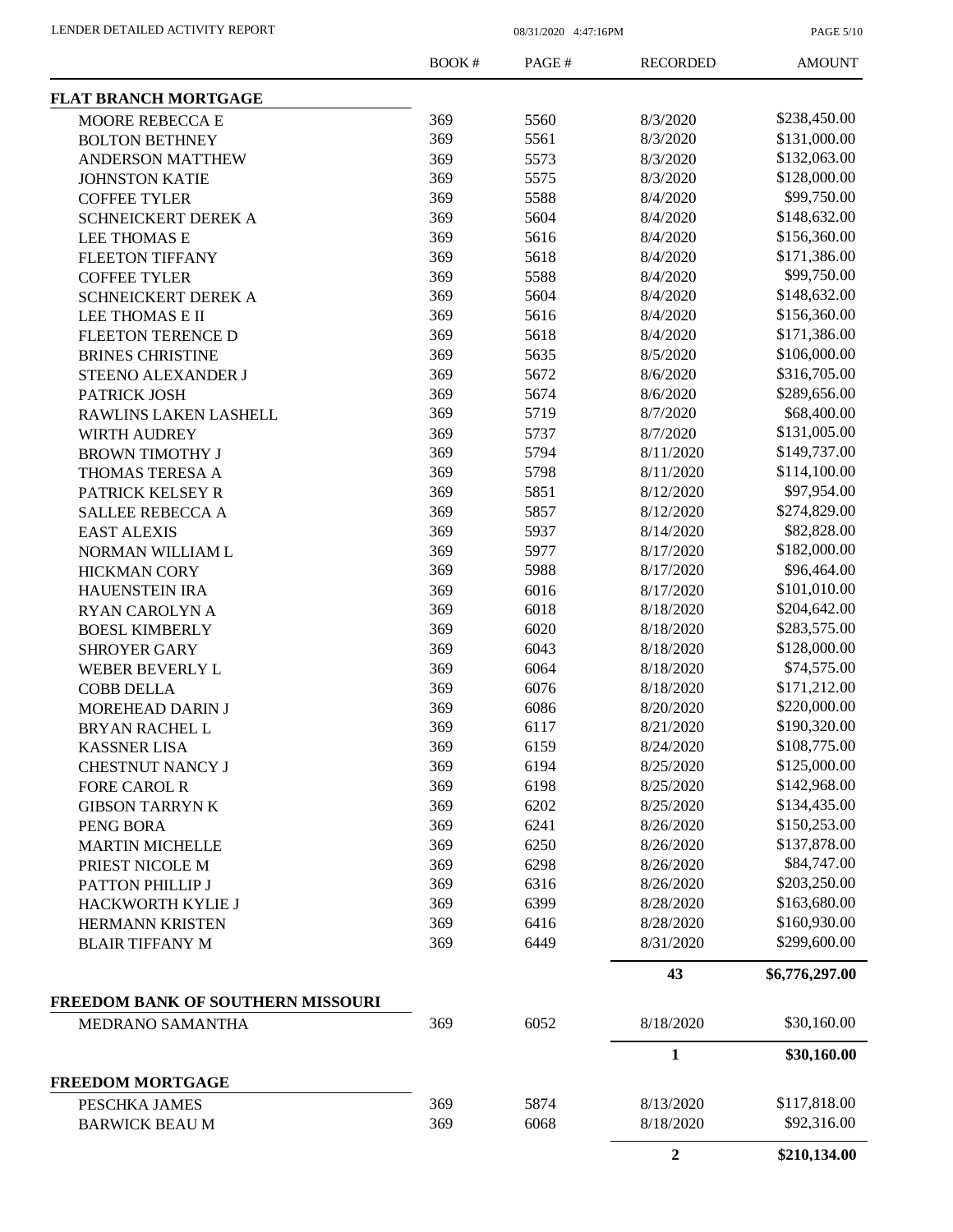PAGE 6/10

|                                                             | BOOK# | PAGE# | <b>RECORDED</b> | <b>AMOUNT</b> |
|-------------------------------------------------------------|-------|-------|-----------------|---------------|
| FREEDOM MORTGAGE CORPORATION                                |       |       |                 |               |
| <b>DEGGINER HAROLD G</b>                                    | 369   | 6024  | 8/18/2020       | \$197,382.00  |
| <b>SMITH WAYNE A</b>                                        | 369   | 6369  | 8/28/2020       | \$58,509.00   |
|                                                             |       |       | $\overline{2}$  | \$255,891.00  |
| <b>GATEWAY MORTGAGE GROUP</b>                               |       |       |                 |               |
| <b>MANLEY JANICE L</b>                                      | 369   | 6173  | 8/24/2020       | \$239,735.00  |
| <b>WELCH EMILY A</b>                                        | 369   | 6318  | 8/26/2020       | \$160,928.00  |
| <b>GIRALDI KAMI L</b>                                       | 369   | 6422  | 8/28/2020       | \$176,700.00  |
| RENFRO ELISABETH J                                          | 369   | 6445  | 8/31/2020       | \$154,400.00  |
|                                                             |       |       | 4               | \$731,763.00  |
| <b>GREAT SOUTHERN BANK</b>                                  |       |       |                 |               |
| MURRAY CARLA M                                              | 369   | 5708  | 8/7/2020        | \$51,000.00   |
| <b>STURM BRENDA L</b>                                       | 369   | 5721  | 8/7/2020        | \$223,155.00  |
|                                                             |       |       | $\overline{2}$  | \$274,155.00  |
| <b>GUARANTY BANK</b>                                        |       |       |                 |               |
| <b>HAILEY JEANNE M</b>                                      | 369   | 5886  | 8/13/2020       | \$60,000.00   |
| N&JM INVESTMENTS LLC                                        | 369   | 6046  | 8/18/2020       | \$10,000.00   |
| <b>LAWRENCE LUANNE</b>                                      | 369   | 6049  | 8/18/2020       | \$349,900.00  |
| SCHUBER MITCHELL HOMES LLC                                  | 369   | 6060  | 8/18/2020       | \$371,603.00  |
| <b>ALBIOUS KEN</b>                                          | 369   | 6308  | 8/26/2020       | \$156,007.00  |
|                                                             |       |       | 5               | \$947,510.00  |
| <b>HAWTHORN BANK</b>                                        |       |       |                 |               |
| PEACOCK SARAH M                                             | 369   | 5971  | 8/17/2020       | \$183,898.00  |
|                                                             |       |       | 1               | \$183,898.00  |
| <b>JOPLIN METRO CREDIT UNION</b>                            |       |       |                 | \$55,000.00   |
| <b>BEAZLEY WENDY DAWN</b>                                   | 369   | 5932  | 8/14/2020       |               |
|                                                             |       |       | 1               | \$55,000.00   |
| <b>LOANDEPOT.COM</b><br><b>LANE ANGELA</b>                  | 369   | 6012  | 8/17/2020       | \$113,400.00  |
|                                                             |       |       | $\mathbf{1}$    | \$113,400.00  |
| <b>MACY ERIC L</b>                                          |       |       |                 |               |
| MCINTIRE SHERYL                                             | 369   | 6384  | 8/28/2020       | \$10,000.00   |
|                                                             |       |       | $\mathbf{1}$    | \$10,000.00   |
| <b>MACY PAM</b>                                             |       |       |                 |               |
| MCINTIRE SHERYL                                             | 369   | 6384  | 8/28/2020       | \$10,000.00   |
|                                                             |       |       | 1               | \$10,000.00   |
| <b>MARRS JERRY DALE</b>                                     |       |       |                 |               |
| CROWN CASTLE TOWERS 09 LLC                                  | 369   | 5967  | 8/17/2020       | \$230,400.00  |
|                                                             |       |       | $\mathbf{1}$    | \$230,400.00  |
| <b>MARRS LINDA SUE</b><br><b>CROWN CASTLE TOWERS 09 LLC</b> | 369   | 5967  | 8/17/2020       | \$230,400.00  |
|                                                             |       |       | $\mathbf{1}$    | \$230,400.00  |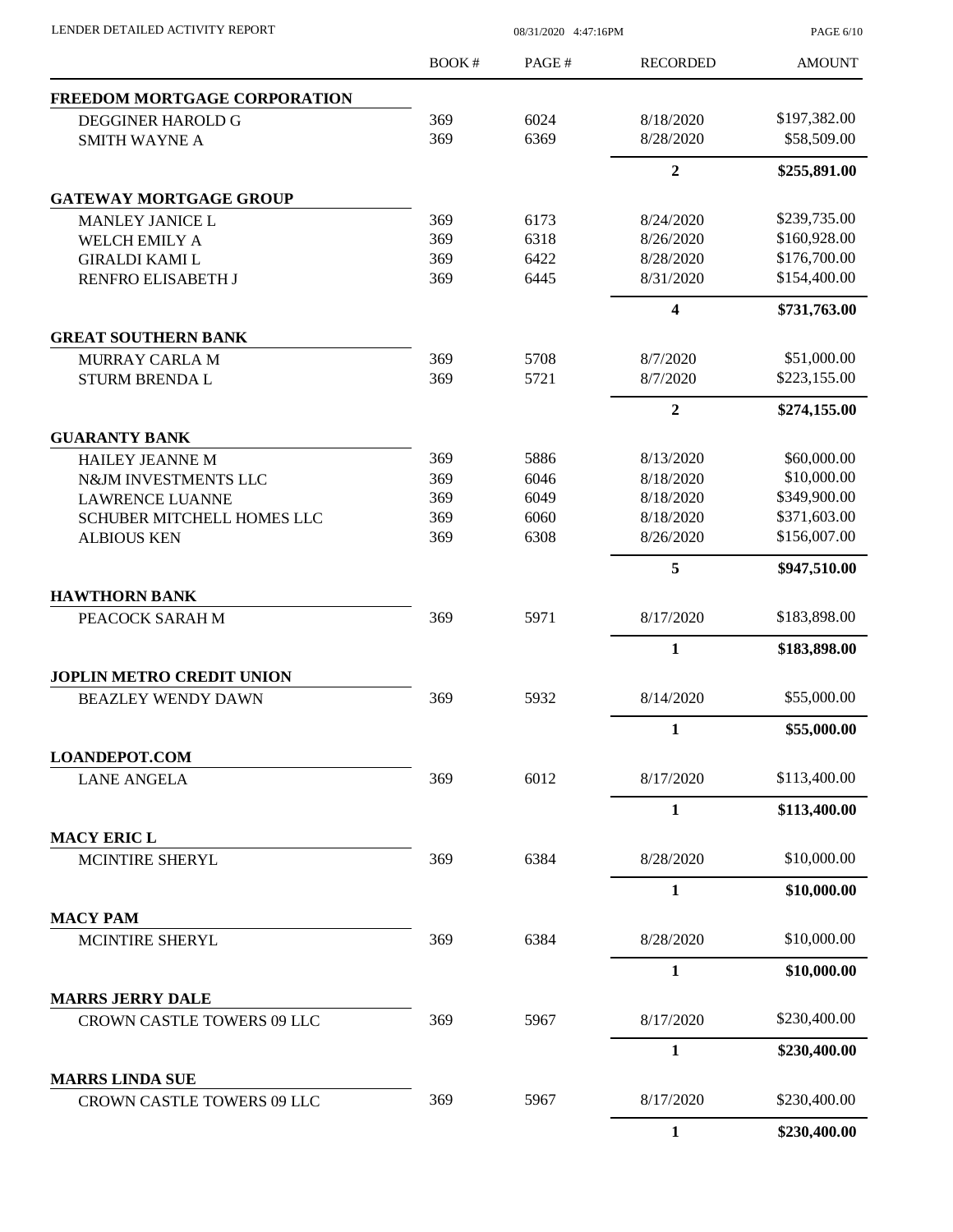|                                                                    | BOOK# | PAGE# | <b>RECORDED</b>         | <b>AMOUNT</b>  |
|--------------------------------------------------------------------|-------|-------|-------------------------|----------------|
| <b>METZ PHILIP J</b>                                               |       |       |                         |                |
| <b>MOORE DAVID R</b>                                               | 369   | 5822  | 8/11/2020               | \$1,500.00     |
|                                                                    |       |       | $\mathbf{1}$            | \$1,500.00     |
| <b>METZ SUE</b>                                                    |       |       |                         |                |
| <b>MOORE MARITZA</b>                                               | 369   | 5822  | 8/11/2020               | \$1,500.00     |
|                                                                    |       |       | $\mathbf{1}$            | \$1,500.00     |
| <b>MID-MISSOURI BANK</b>                                           |       |       |                         |                |
| <b>BOX CONNIE L</b>                                                | 369   | 5964  | 8/17/2020               | \$677,950.00   |
| <b>CARDEN PRISCILLA</b>                                            | 369   | 5984  | 8/17/2020               | \$213,600.00   |
| WHITED VICTORIA E                                                  | 369   | 6300  | 8/26/2020               | \$137,700.00   |
| <b>MILES JAMES</b>                                                 |       |       | $\overline{\mathbf{3}}$ | \$1,029,250.00 |
| <b>ROMERO FLOR</b>                                                 | 369   | 6412  | 8/28/2020               | \$42,500.00    |
|                                                                    |       |       | $\mathbf{1}$            | \$42,500.00    |
| <b>MILES MEGAN</b>                                                 |       |       |                         |                |
| ALVAREZ JORGE LOPEZ                                                | 369   | 6412  | 8/28/2020               | \$42,500.00    |
|                                                                    |       |       | $\mathbf{1}$            | \$42,500.00    |
| MISSOURI ELECTRIC COOPERATIVES EMPLOYEES CU                        |       |       |                         |                |
| <b>BRADLEY JACOB</b>                                               | 369   | 6455  | 8/31/2020               | \$261,900.00   |
|                                                                    |       |       | $\mathbf{1}$            | \$261,900.00   |
| <b>NAVY FEDERAL CREDIT UNION</b>                                   |       |       |                         |                |
| <b>KLINK ASHTON</b>                                                | 369   | 6166  | 8/24/2020               | \$225,100.00   |
|                                                                    |       |       | $\mathbf{1}$            | \$225,100.00   |
| NEW AMERICAN FUNDING                                               |       |       |                         |                |
| <b>OXENDINE TERRA K</b>                                            | 369   | 5752  | 8/7/2020                | \$171,830.00   |
|                                                                    |       |       | $\mathbf{1}$            | \$171,830.00   |
| NORTH AMERICAN SAVINGS BANK<br>PITCHER BARI G                      | 369   | 5903  | 8/13/2020               | \$257,269.00   |
|                                                                    |       |       | $\mathbf{1}$            | \$257,269.00   |
| <b>OLD MISSOURI BANK</b>                                           |       |       |                         |                |
| <b>LING GUNG</b>                                                   | 369   | 5878  | 8/13/2020               | \$1,000,000.00 |
|                                                                    |       |       | $\mathbf{1}$            | \$1,000,000.00 |
| <b>OZARK PLASTICS PRODUCTS</b>                                     |       |       |                         |                |
| WILLIS PROPERITES ENTERPRISES LLC                                  | 369   | 5607  | 8/4/2020                | \$3,000.00     |
|                                                                    |       |       | $\mathbf{1}$            | \$3,000.00     |
| OZARK PLASTICS PRODUCTS, INC<br>WILLIS PROPERTIES ENTERPRISES, LLC | 369   | 5607  | 8/4/2020                | \$3,000.00     |
|                                                                    |       |       | 1                       | \$3,000.00     |

LENDER DETAILED ACTIVITY REPORT 08/31/2020 4:47:16PM

PAGE 7/10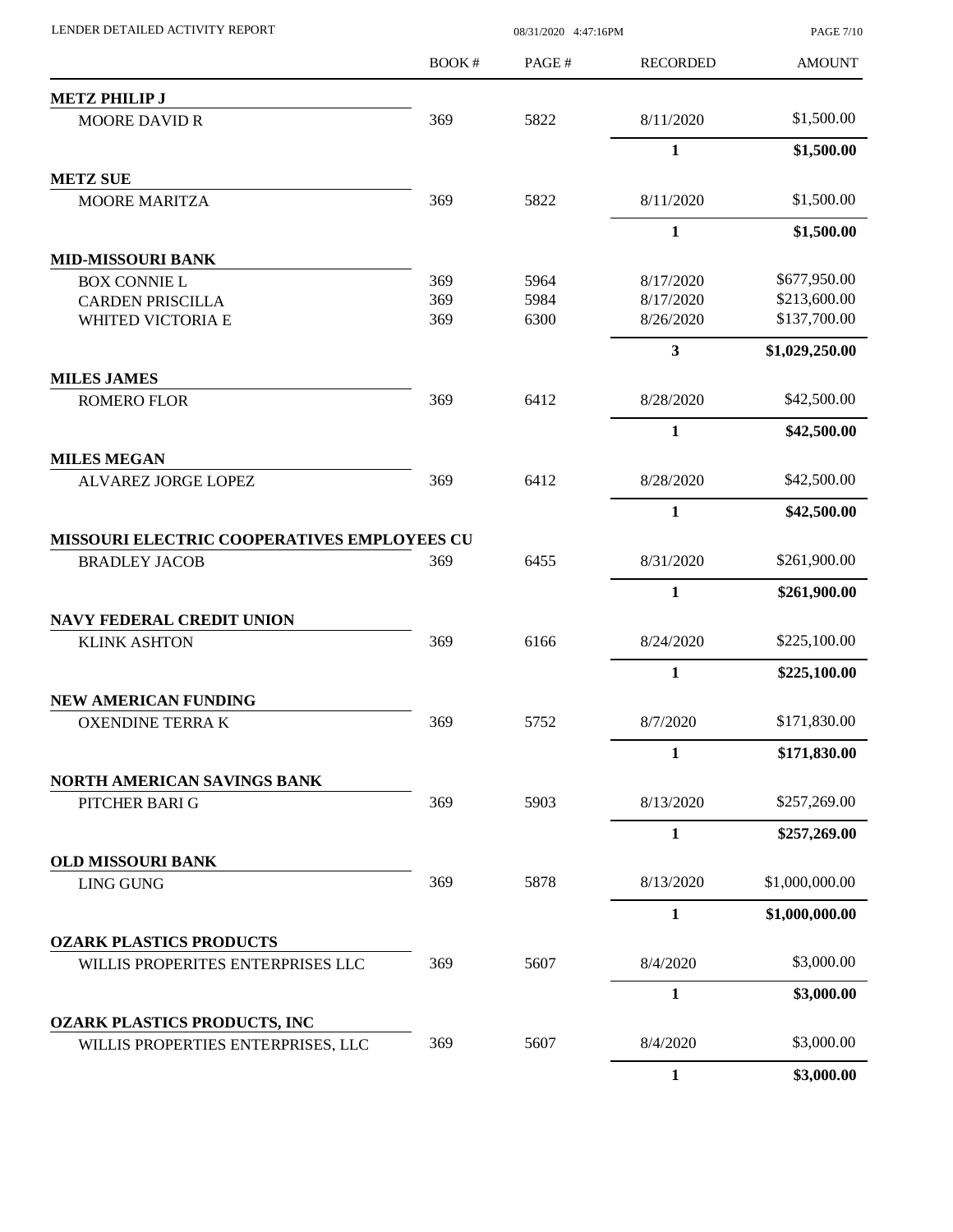LENDER DETAILED ACTIVITY REPORT 08/31/2020 4:47:16PM

PAGE 8/10

|                                                   | BOOK# | PAGE# | <b>RECORDED</b>         | <b>AMOUNT</b>  |
|---------------------------------------------------|-------|-------|-------------------------|----------------|
| PEOPLES BANK                                      |       |       |                         |                |
| <b>MOORE BETHANY</b>                              | 369   | 5564  | 8/3/2020                | \$46,346.00    |
| <b>COFFEY VALERIE K</b>                           | 369   | 5655  | 8/5/2020                | \$30,000.00    |
| <b>DURBIN BROOKE</b>                              | 369   | 5656  | 8/5/2020                | \$108,000.00   |
| <b>BARKELL DEBRA</b>                              | 369   | 5657  | 8/5/2020                | \$26,650.00    |
| <b>SCRIBNER LORI A</b>                            | 369   | 5659  | 8/5/2020                | \$155,400.00   |
| EIDSON JUDD E                                     | 369   | 6141  | 8/24/2020               | \$136,800.00   |
| EIDSON SHANNA M                                   | 369   | 6162  | 8/24/2020               | \$16,090.00    |
| TATE NICOLE L                                     | 369   | 6446  | 8/31/2020               | \$40,000.00    |
|                                                   |       |       | 8                       | \$559,286.00   |
| PEOPLES BANK OF SENECA                            |       |       |                         |                |
| <b>DRAKE BRITTNEY</b>                             | 369   | 5806  | 8/11/2020               | \$242,400.00   |
| <b>MACS PACK PROPERTIES LLC</b>                   | 369   | 6211  | 8/25/2020               | \$154,955.00   |
| <b>JIM DURBIN RENTALS LLC</b>                     | 369   | 6358  | 8/27/2020               | \$40,000.00    |
|                                                   |       |       | $\mathbf{3}$            | \$437,355.00   |
| <b>PINNACLE BANK</b>                              |       |       |                         |                |
| <b>ARLINGTON ALYSSA</b>                           | 369   | 5776  | 8/10/2020               | \$344,874.00   |
| MCNEMAR REBECCA                                   | 369   | 5805  | 8/11/2020               | \$481,000.00   |
| <b>GRANT JUDY J</b>                               | 369   | 6218  | 8/26/2020               | \$82,000.00    |
| LIBERTY JESSICA L                                 | 369   | 6344  | 8/27/2020               | \$166,850.00   |
|                                                   |       |       | $\overline{\mathbf{4}}$ | \$1,074,724.00 |
| PROSPERITY HOME MORTGAGE<br>ANDERSON GWENDOLYN D  | 369   | 5579  | 8/3/2020                | \$260,000.00   |
|                                                   |       |       |                         |                |
| <b>QUICKEN LOANS</b>                              |       |       | $\mathbf{1}$            | \$260,000.00   |
| <b>SCARANO MARIE</b>                              | 369   | 5666  | 8/5/2020                | \$75,000.00    |
| <b>GRAY TIMOTHY MARK</b>                          | 369   | 5917  | 8/14/2020               | \$163,013.00   |
| <b>WREN ROXANNE</b>                               | 369   | 5920  | 8/14/2020               | \$118,400.00   |
|                                                   | 369   | 5961  | 8/17/2020               | \$148,000.00   |
| <b>BARNETT LINDA</b>                              |       | 5981  |                         | \$76,500.00    |
| <b>SCHEUERMAN TERESA</b>                          | 369   |       | 8/17/2020               |                |
| <b>BEAM DARLENE</b>                               | 369   | 6216  | 8/26/2020               | \$90,782.00    |
| OCHS HENRY MITCHELL                               | 369   | 6228  | 8/26/2020               | \$203,600.00   |
| NAVARRO SAMANTHA M                                | 369   | 6321  | 8/27/2020               | \$88,190.00    |
| <b>LUCKE BENJAMIN</b>                             | 369   | 6374  | 8/28/2020               | \$175,000.00   |
|                                                   |       |       | $\boldsymbol{9}$        | \$1,138,485.00 |
| <b>SECURITY BANK OF PULASKI COUNTY</b>            |       |       |                         |                |
| HEAVIN GEOFFREY L                                 | 369   | 5670  | 8/6/2020                | \$258,400.00   |
|                                                   |       |       | $\mathbf{1}$            | \$258,400.00   |
| <b>SECURITY BANK OF SOUTHWEST MISSOURI</b>        |       |       |                         |                |
| <b>LAUGHLIN MAGGIE</b>                            | 369   | 6029  | 8/18/2020               | \$36,000.00    |
|                                                   |       |       | 1                       | \$36,000.00    |
| <b>SHAFER CHARLES DALE</b><br>STEWART LOUIS JACOB | 369   | 6468  | 8/31/2020               | \$10,000.00    |
|                                                   |       |       | $\mathbf{1}$            |                |
|                                                   |       |       |                         | \$10,000.00    |
| <b>SHAFER NANCY</b><br>STEWART LOUIS JACOB        | 369   | 6468  | 8/31/2020               | \$10,000.00    |
|                                                   |       |       | $\mathbf{1}$            | \$10,000.00    |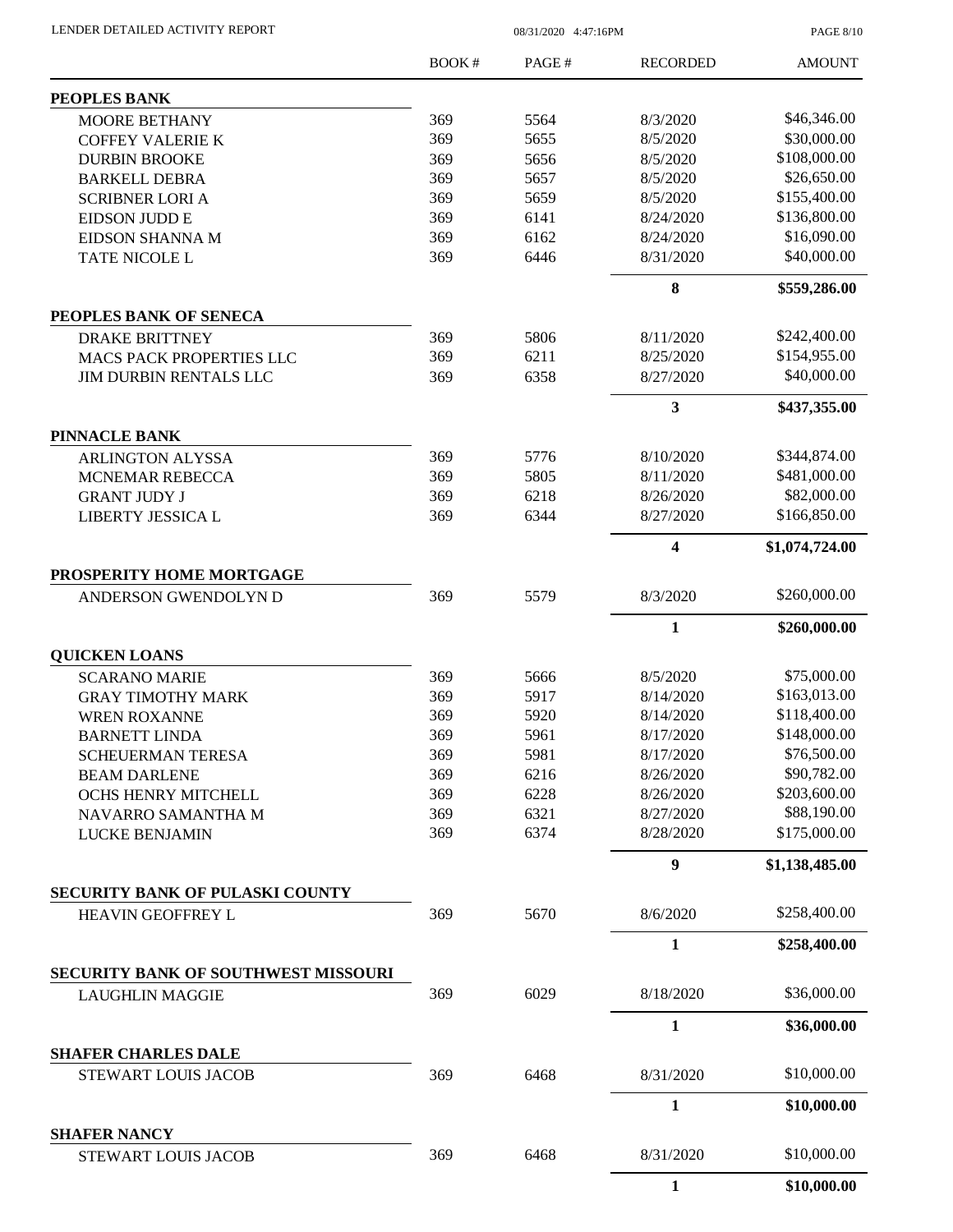LENDER DETAILED ACTIVITY REPORT 08/31/2020 4:47:16PM

PAGE 9/10

|                                  | BOOK# | PAGE# | <b>RECORDED</b> | <b>AMOUNT</b>  |
|----------------------------------|-------|-------|-----------------|----------------|
| <b>SHJ INVESTMENTS</b>           |       |       |                 |                |
| <b>SULLIVAN JULIE</b>            | 369   | 5865  | 8/12/2020       | \$79,500.00    |
|                                  |       |       | $\mathbf{1}$    | \$79,500.00    |
| <b>SIMMONS BANK</b>              |       |       |                 |                |
| <b>NOLLSCH MARGARET K</b>        | 369   | 5986  | 8/17/2020       | \$75,000.00    |
| <b>HARRIS FRED R</b>             | 369   | 6088  | 8/20/2020       | \$216,000.00   |
| <b>LAWSON JACOB</b>              | 369   | 6248  | 8/26/2020       | \$235,600.00   |
|                                  |       |       | 3               | \$526,600.00   |
| <b>SOUHWEST MISSOURI BANK</b>    |       |       |                 |                |
| <b>STRICKLING LEROY</b>          | 369   | 6436  | 8/31/2020       | \$127,400.00   |
|                                  |       |       | $\mathbf{1}$    | \$127,400.00   |
| SOUTHWEST MISSOURI BANK          |       |       |                 |                |
| MORGAN MCKENNA L                 | 369   | 5558  | 8/3/2020        | \$63,500.00    |
| MCKNIGHT SABRINA DAWN            | 369   | 5597  | 8/4/2020        | \$44,500.00    |
| <b>MCKNIGHT ROBERT</b>           | 369   | 5597  | 8/4/2020        | \$44,500.00    |
| <b>BAKER LACEY</b>               | 369   | 5695  | 8/6/2020        | \$150,000.00   |
| <b>ROUSE NORMAN E</b>            | 369   | 5731  | 8/7/2020        | \$21,000.00    |
| ATA PROPERTY GROUP LLC           | 369   | 5733  | 8/7/2020        | \$200,000.00   |
| <b>MAXWELL STEALL MARIE</b>      | 369   | 5740  | 8/7/2020        | \$167,500.00   |
| <b>COFFEY SEANTEL A</b>          | 369   | 5778  | 8/10/2020       | \$135,000.00   |
| RAINWATER SHAWNDEL               | 369   | 5813  | 8/11/2020       | \$150,000.00   |
| KENDALL KATHLEEN CHRISTINE TRUST | 369   | 5837  | 8/12/2020       | \$30,000.00    |
| PARMLEY LADONNNA K               | 369   | 5853  | 8/12/2020       | \$116,000.00   |
| <b>LYONS DORIS A</b>             | 369   | 5941  | 8/14/2020       | \$154,400.00   |
| <b>ROGERS NORMAN E</b>           | 369   | 5976  | 8/17/2020       | \$70,000.00    |
| YEAGER JEAN M                    | 369   | 5993  | 8/17/2020       | \$325,000.00   |
| <b>DOSS ROCHELLE D</b>           | 369   | 6013  | 8/17/2020       | \$26,740.00    |
| <b>OLBREY AMANDA</b>             | 369   | 6032  | 8/18/2020       | \$131,900.00   |
| THOMAS LISSA C                   | 369   | 6039  | 8/18/2020       | \$86,400.00    |
| <b>KORMAN EMILY D</b>            | 369   | 6078  | 8/20/2020       | \$172,000.00   |
| <b>DEMERY HUNTER</b>             | 369   | 6079  | 8/20/2020       | \$162,400.00   |
| DAVENPORT OTIS LESLEY            | 369   | 6080  | 8/20/2020       | \$25,000.00    |
| <b>HURN AMANDA</b>               | 369   | 6161  | 8/24/2020       | \$325,000.00   |
| <b>CARNEAL DEE LYNN</b>          | 369   | 6163  | 8/24/2020       | \$49,000.00    |
| <b>BROWN JOEY R</b>              | 369   | 6184  | 8/24/2020       | \$150,000.00   |
| CEDAR RIDGE NEOSHO, LLC          | 369   | 6215  | 8/26/2020       | \$719,000.00   |
| SNODGRASS KYLE                   | 369   | 6314  | 8/26/2020       | \$197,000.00   |
| PATEL UPENDRA                    | 369   | 6329  | 8/27/2020       | \$276,000.00   |
| <b>FORD JUDY</b>                 | 369   | 6333  | 8/27/2020       | \$72,000.00    |
|                                  |       |       | 27              | \$4,063,840.00 |
| THE BANK OF MISSOURI             |       |       |                 |                |
| <b>CEDAR GROVE LLC</b>           | 369   | 5889  | 8/13/2020       | \$122,500.00   |
|                                  |       |       | $\mathbf{1}$    | \$122,500.00   |
| <b>USBANK</b>                    |       |       |                 |                |
| KNIGHT DEBORAH F                 | 369   | 6054  | 8/18/2020       | \$125,000.00   |
| WHITE GLORIA                     | 369   | 6111  | 8/21/2020       | \$80,000.00    |
|                                  |       |       | $\overline{2}$  | \$205,000.00   |